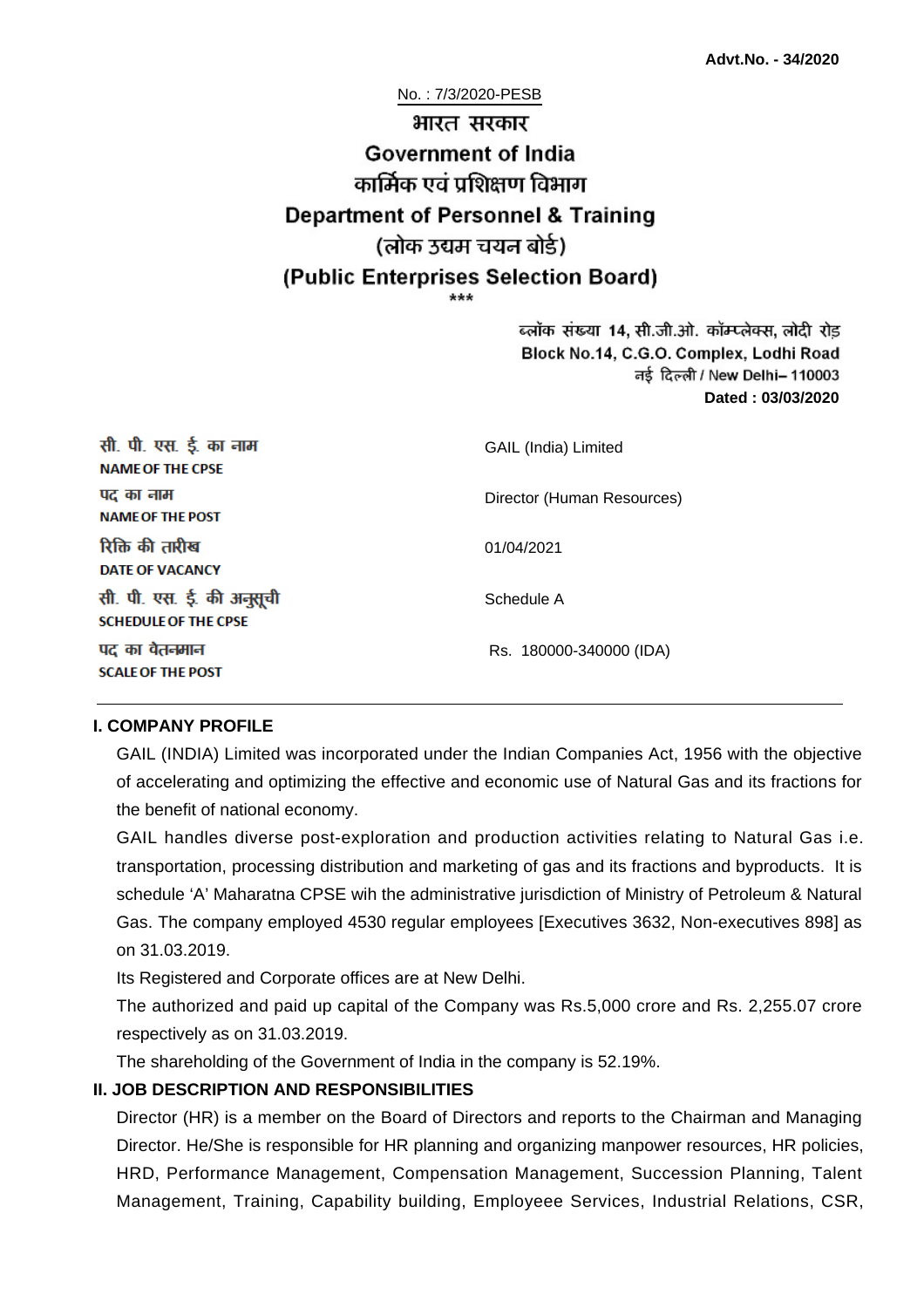Security and Legal functions in the organization.

# **III. ELIGIBILITY**

**1. AGE :** On the date of occurrence of vacancy (DOV)

| Age of superannuation 60 years |                                                                                             |                |                                                                                             |
|--------------------------------|---------------------------------------------------------------------------------------------|----------------|---------------------------------------------------------------------------------------------|
| <b>Internal</b>                |                                                                                             | <b>Others</b>  |                                                                                             |
| <b>Minimum</b>                 | <b>Maximum</b>                                                                              | <b>Minimum</b> | <b>Maximum</b>                                                                              |
| 45                             | 2 years residual service as on<br>the date of vacancy w.r.t. the<br>date of superannuation. | 45             | 3 years residual service as on<br>the date of vacancy w.r.t. the<br>date of superannuation. |

### **2. EMPLOYMENT STATUS:**

The applicant must, on the date of application, as well as on the date of interview, be employed in a regular capacity – and **not** in a contractual/ad-hoc capacity – in one of the followings:-

(a) Central Public Sector Enterprise (CPSE) (including a full-time functional Director in the Board of a CPSE);

(b) Central Government including the Armed Forces of the Union and All India Services;

(c) State Public Sector Enterprise (SPSE) where the annual turnover is \***Rs 10,000 crore or more**;

(d) Private Sector in company where the annual turnover is **\*Rs 10,000 crore or more**. **Preference would be given to candidates from listed companies.**

(\* The average audited annual turnover of three financial years preceding the calendar year in which the post is advertised shall be considered for applying the approved limits)

# **3. QUALIFICATION:**

The applicant should be a graduate with good academic record from a recognized University/Institution.

The Post Graduate Diploma or Degree in Personnel Management/ Human Resource Management or Masters in Business Administration (MBA)/ Post Graduate Diploma/ Programme in Management (PGDM/PGPM), from a recognised University/Institution, will be desirable.

# **4. EXPERIENCE:**

The applicant should possess at least five years of cumulative experience during the last ten years in various aspects of HR/Personnel Management/Industrial Relations in an organization of repute.

# **5. PAY SCALE:**

# **(a)Central Public Sector Enterprises-**

# **Eligible Scale of Pay**

- (i) Rs. 7250-8250 (IDA) Pre 01/01/1992
- (ii) Rs. 9500-11500 (IDA) Post 01/01/1992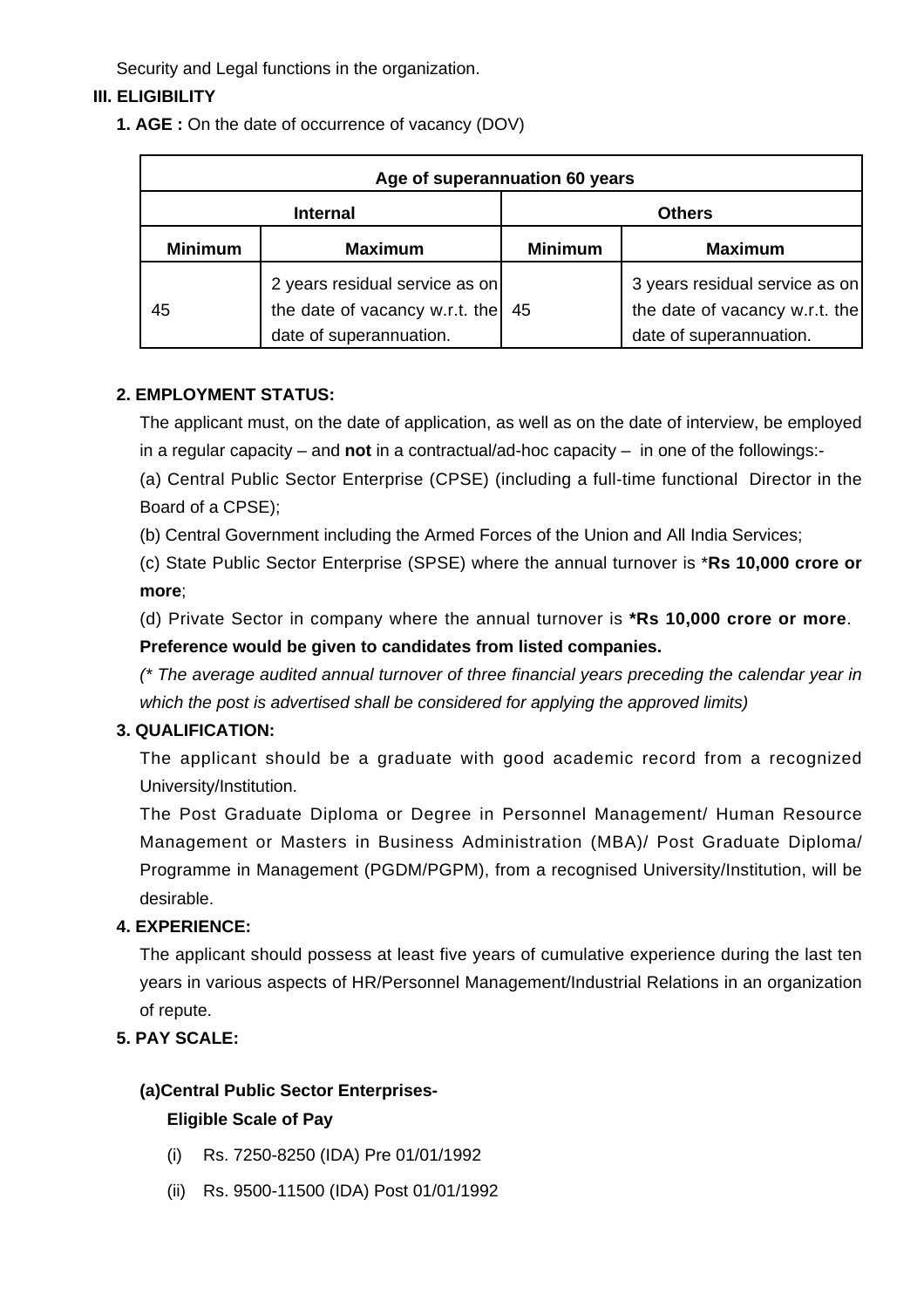- (iii) Rs. 20500-26500 (IDA) Post 01/01/1997
- (iv) Rs. 51300-73000 (IDA) Post 01/01/2007
- (v) Rs. 120000-280000 (IDA) Post 01.01.2017
- (vi) Rs. 18400-22400 (CDA) Pre-revised post 01.01.1996
- (vii) Rs. 37400-67000 + GP 10000 (CDA) post 01.01.2006
- (viii) Rs. 144200-218200 (Level 14) CDA post 01.01.2016

The minimum length of service required in the eligible scale will be one year for internal candidates, and two years for others as on the date of vacancy.

**(b)**

**(i) Applicants from Central Government / All India Services** should be holding a post of the level of Joint Secretary in Government of India or carrying equivalent scale of pay on the date of application.

**(ii) Applicants from the Armed forces of the Union** should be holding a post of the level of Major General in the Army or equivalent rank in Navy/Air Force on the date of application.

**(c)**

 **Applicants from State Public Sector Enterprises/ Private Sector** should be working at Board level position or at least a post of the level immediately below the Board level on the date of application.

#### **6. CONDITION OF IMMEDIATE ABSORPTION FOR CENTRAL GOVERNMENT OFFICERS**

Central Government Officers, including those of the Armed Forces of the Union and the All India Services, will be eligible for consideration only on immediate absorption basis.

#### **IV. DURATION OF APPOINTMENT**

The appointment shall be for a period of five years from the date of joining or upto the date of superannuation or until further orders, whichever is earlier.

#### **V. SUBMISSION OF APPLICATIONS**

All applicants should send their applications as per the format.

**1**. The applicants should submit their applications through proper channel as follows:

(a) Government Officers, including those of the Armed Forces of the Union and All India Services: through Cadre Controlling authority;

(b) CMDs/MDs/Functional Directors in CPSE: through the concerned Administrative Ministry;

(c) Below Board level in CPSE: through the concerned CPSE;

(d) CMDs/MDs/Functional Directors in State PSE: through the concerned Administrative Secretary and Cadre Controlling Authority, if any, of the State Government;

- (e) Below Board level in SPSE: through the concerned SPSE;
- (f) Private Sector: directly to the PESB.

**2.** Applicants from Private Sector must submit the following documents along with the application form:

(a) Annual Reports of the Company in which currently working for the 3 financial years preceding the calendar year in which the post is advertised **(please provide URL or attach/enclose**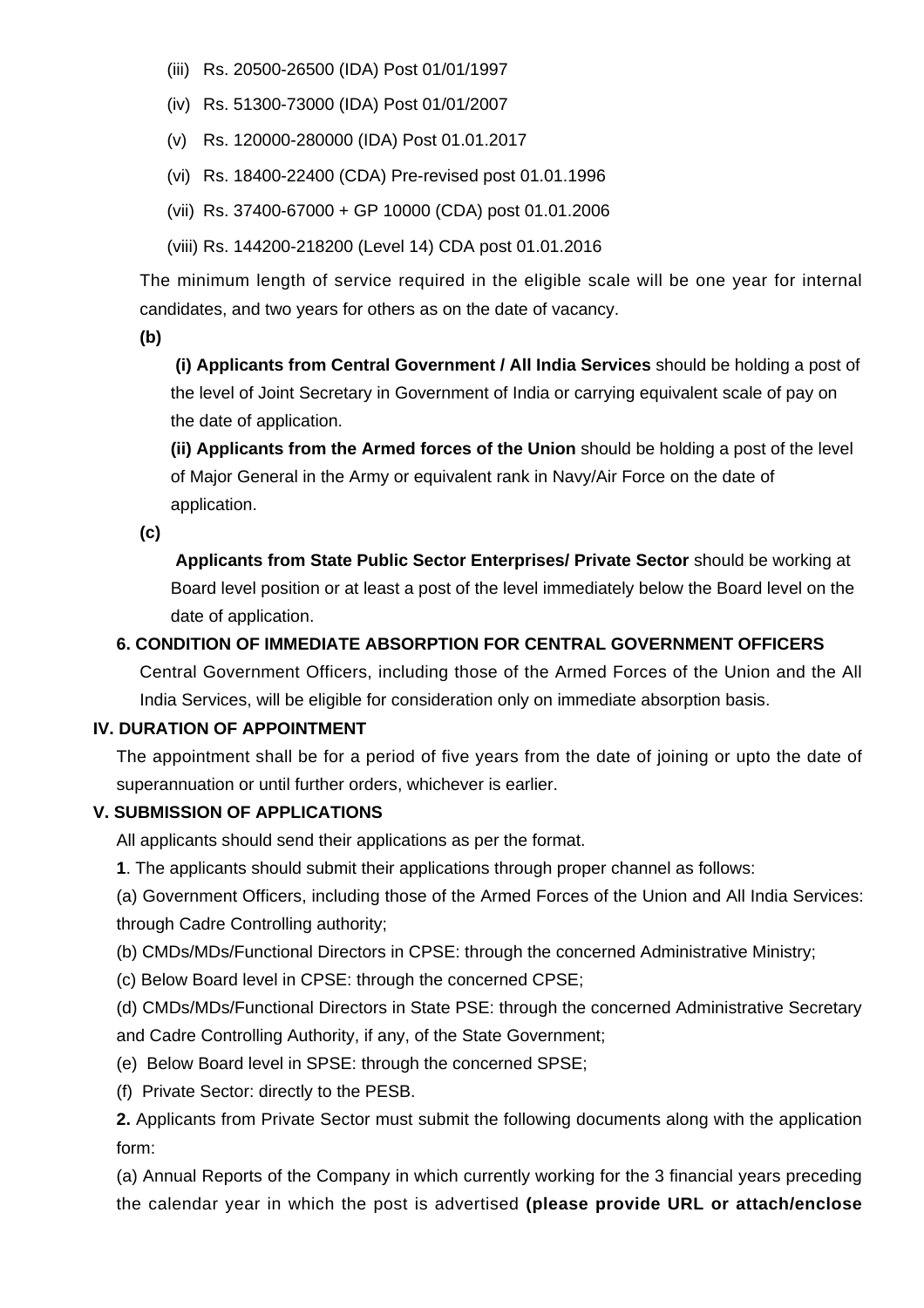### **copies);**

(b) Whether the company is listed or not; if yes, the documentary proof **(please provide URL or attach/enclose copies);**

(c) Evidence of working at Board level or at least a post of the level immediately below the Board level;

(d) Self-attested copies of documents in support of age and qualifications;

(e) Relevant Jobs handled in the past with details.

### **VI. UNDERTAKING BY THE APPLICANT**

An applicant has to give an undertaking as a part of the application that he/she will join the post, if selected. If an applicant does not give such undertaking, the application would be rejected.

# **1. For candidates from Central Government/Armed Forces of the Union/ All India Services**

(a) The appointment is on immediate absorption basis.

(b) If a candidate conveys his/her unwillingness to join after the interview is held, he/she would be debarred for a period of two years from the date of interview, for being considered for a Board level post in any CPSE.

(c) Further, if a candidate conveys his/her unwillingness to join after the issue of offer of appointment, he/she would be debarred for a period of two years from the date of offer of appointment for being considered for a Board level post in any CPSE.

### **2. For candidates from CPSE**

a. If a candidate conveys his/her unwillingness to join after the interview is held, he/she would be debarred for a period of two years from the date of interview, for being considered for a Board level post in any CPSE other than the one to which the candidate belongs.

b. Further, if a candidate conveys his/her unwillingness to join after the issue of offer of appointment, he/she would be debarred for a period of two years from the date of offer of appointment for being considered for a Board level post in any CPSE other than the one to which the candidate belongs.

# **3. For candidates from SPSE/ Private Sector**

a. If a candidate conveys his/her unwillingness to join after the interview is held, he/she would be debarred for a period of two years from the date of interview, for being considered for a Board level post in any CPSE.

b. Further, if a candidate conveys his/her unwillingness to join after the issue of offer of appointment, he/she would be debarred for a period of two years from the date of offer of appointment for being considered for a Board level post in any CPSE.

**4.** In the above cases, no request for relaxation or otherwise would be entertained.

# **VII. THE APPLICANTS CAN EITHER**

**(a)** fill up the Application Form online against this Job Description on the website of PESB https://pesb.gov.in/ and thereafter forward it online, as specified in para V(1);

**Or**

**(b)** fill up the Application Form online against this Job Description on the website of PESB https://pesb.gov.in/, take a printout and send it offline, as specified in para V(1).

Last time/date of receipt of complete application duly forwarded to PESB is **by 15.00 hours on**